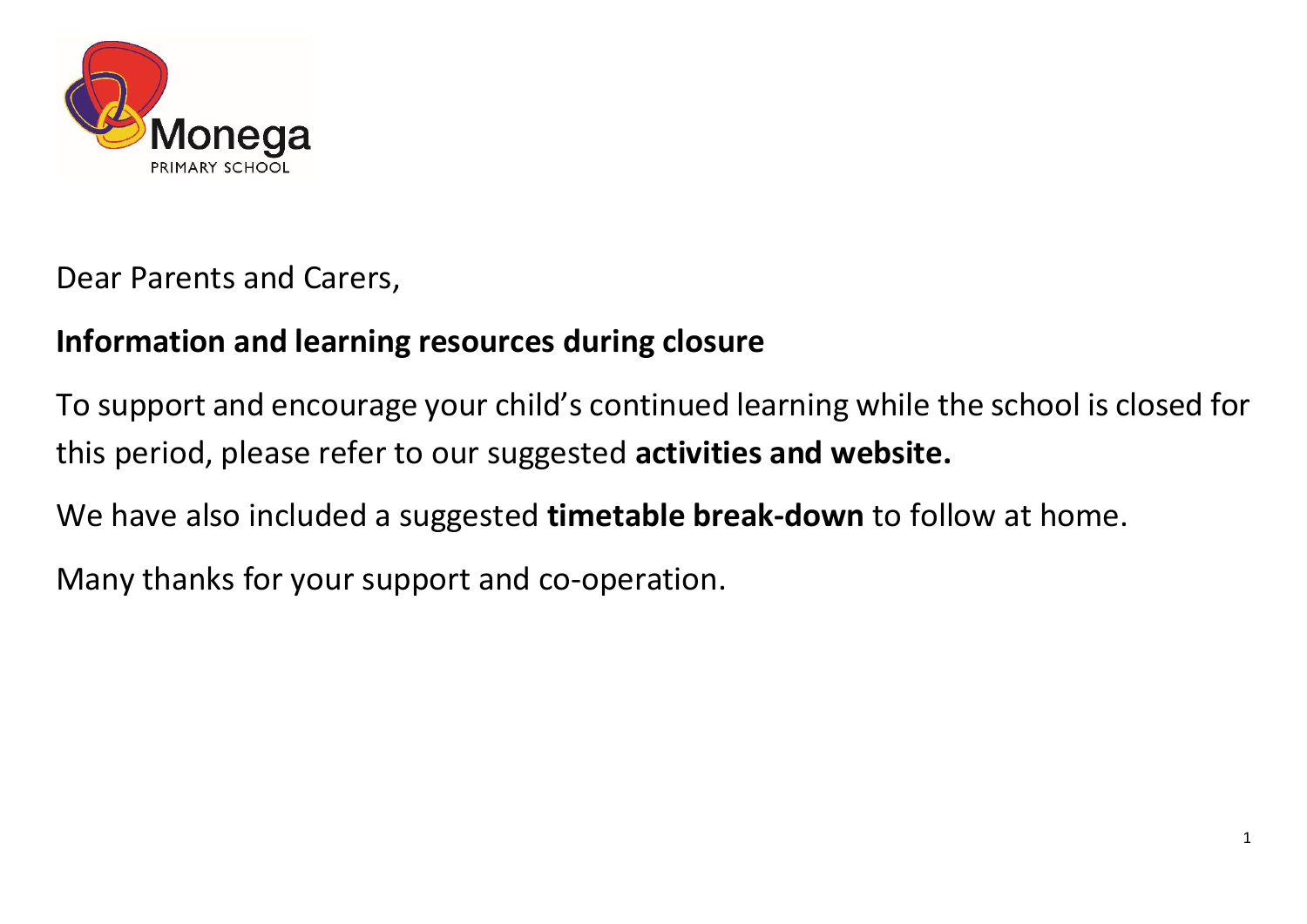

## **Monega School Closure Teaching Timetable**

|                   | <b>Monday</b>                                                                                                                       | <b>Tuesday</b>                                                                                                                            | Wednesday                                                                                                              | Thursday                                                                                           | Friday                                                                                                                       |
|-------------------|-------------------------------------------------------------------------------------------------------------------------------------|-------------------------------------------------------------------------------------------------------------------------------------------|------------------------------------------------------------------------------------------------------------------------|----------------------------------------------------------------------------------------------------|------------------------------------------------------------------------------------------------------------------------------|
| $08:45 - 9:15$    | <b>EYFS &amp; Year 1 Phonics</b><br><b>Handwriting</b><br>Daily diary                                                               | <b>EYFS &amp; Year 1 Phonics</b><br><b>Handwriting</b><br>Daily diary                                                                     | <b>EYFS &amp; Year 1 Phonics</b><br><b>Handwriting</b><br>Daily diary                                                  | <b>EYFS &amp; Year 1 Phonics</b><br><b>Handwriting</b><br>Daily diary                              | <b>EYFS &amp; Year 1 Phonics</b><br><b>Handwriting</b><br>Daily diary                                                        |
| $09:15 - 10:15$   | English                                                                                                                             | English                                                                                                                                   | English                                                                                                                | English                                                                                            | English                                                                                                                      |
| <b>BREAK TIME</b> |                                                                                                                                     |                                                                                                                                           |                                                                                                                        |                                                                                                    |                                                                                                                              |
| $10:30 - 11:15$   | <b>TTRockstars</b>                                                                                                                  | <b>TTRockstars</b>                                                                                                                        | <b>TTRockstars</b>                                                                                                     | <b>TTRockstars</b>                                                                                 | TTRockstars                                                                                                                  |
| $11:15 - 11:45$   | <b>Develop maths skills</b><br>Number bonds<br>Times tables<br><b>Division facts</b><br>$\bullet$<br>Arithmetic skills<br>$\bullet$ | <b>Develop maths skills</b><br>Number bonds<br>Times tables<br>$\bullet$<br>Division facts<br>$\bullet$<br>Arithmetic skills<br>$\bullet$ | <b>Develop maths skills</b><br>Number bonds<br>Times tables<br><b>Division facts</b><br>Arithmetic skills<br>$\bullet$ | <b>Develop maths skills</b><br>Number bonds<br>Times tables<br>Division facts<br>Arithmetic skills | <b>Develop maths skills</b><br>Number bonds<br>Times tables<br>Division facts<br>$\bullet$<br>Arithmetic skills<br>$\bullet$ |
| $11:45 - 12:00$   | <b>Reading for pleasure</b>                                                                                                         | <b>Reading for pleasure</b>                                                                                                               | <b>Reading for pleasure</b>                                                                                            | <b>Reading for pleasure</b>                                                                        | <b>Reading for pleasure</b>                                                                                                  |
| <b>LUNCH TIME</b> |                                                                                                                                     |                                                                                                                                           |                                                                                                                        |                                                                                                    |                                                                                                                              |
| $1:00 - 3:00$     | Science and<br>Project work                                                                                                         | Science and<br>Project work                                                                                                               | Science and<br>Project work                                                                                            | Science and<br>Project work                                                                        | Science and<br>Project work                                                                                                  |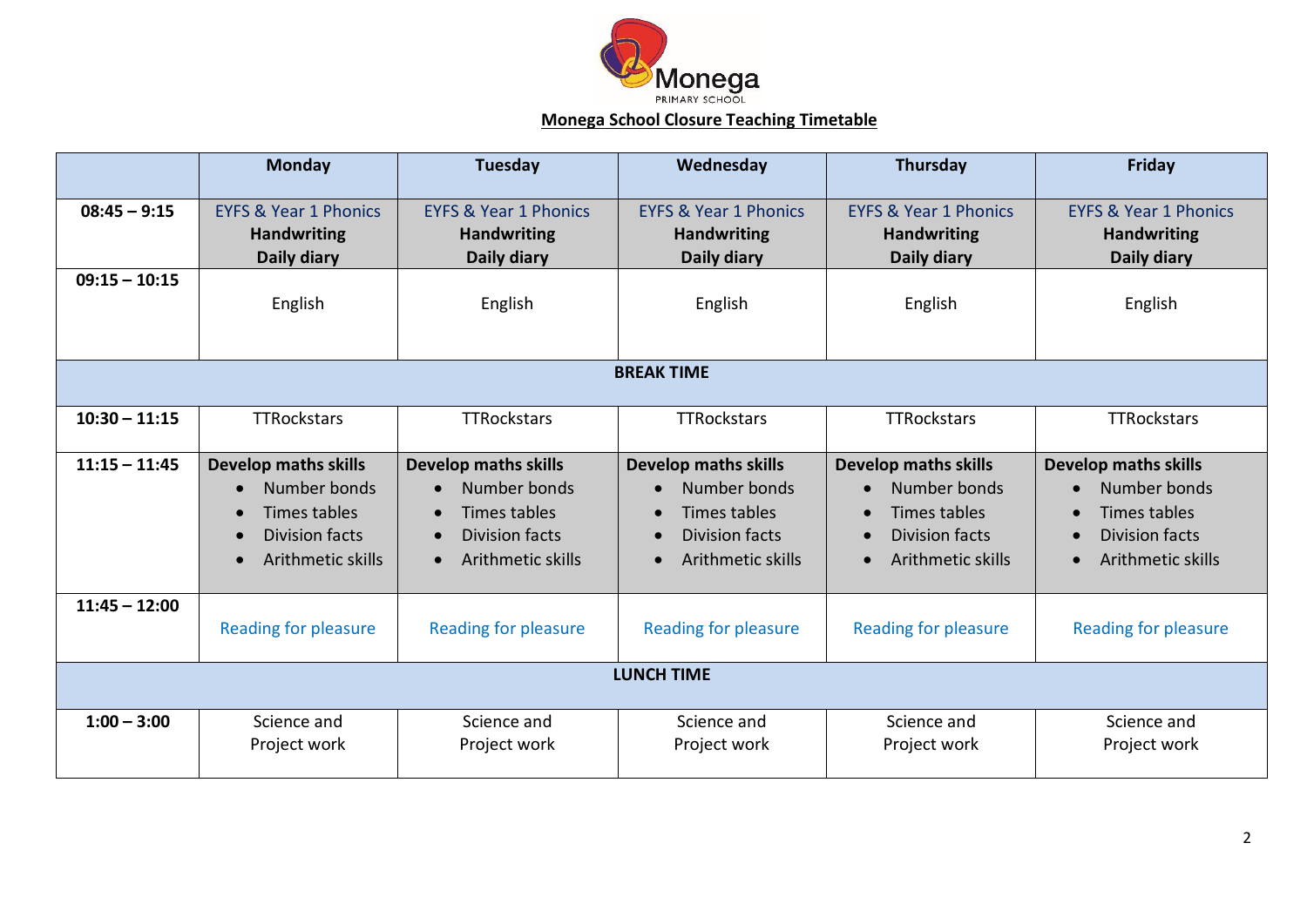|             | <b>English</b>                                    | <b>Maths</b>                                      | <b>Science</b>                         | <b>Project work</b>                   |
|-------------|---------------------------------------------------|---------------------------------------------------|----------------------------------------|---------------------------------------|
| <b>EYFS</b> | https://www.kizphonics.com/materials/p            | https://www.mathplayground.com/math-              | Explore the natural world by looking   | Cooking with your parents and         |
|             | honics-games/                                     | games.html                                        | at plants, weather and identify        | commenting on it.                     |
|             | https://www.phonicsbloom.com/                     | http://www.crickweb.co.uk/Early-Years.html        | seasonal changes.                      |                                       |
|             | Daily diary entry                                 | https://ttrockstars.com/                          |                                        | A daily diary about what you have     |
|             | <b>Book reviews</b>                               | Shape hunt around the house                       |                                        | done that day (Today I  Next I  )     |
|             | <b>Character descriptions</b><br>$\bullet$        | https://mathsbot.com/                             |                                        |                                       |
|             | Learn spellings of 5 new words a day<br>$\bullet$ | https://whiterosemaths.com/homelearning/          |                                        |                                       |
|             | https://www.oxfordowl.co.uk/                      |                                                   |                                        |                                       |
| <b>Y1</b>   | Daily diary entry<br>$\bullet$                    | Learn to add and subtract money<br>$\bullet$      | <b>Topic: Classifying animals</b>      | Create some artwork inspired by       |
|             | <b>Book reviews</b><br>$\bullet$                  | <b>Timetable Rockstars</b>                        | Create posters about different types   | Draw a map of your house or local     |
|             | <b>Character descriptions</b><br>$\bullet$        | https://ttrockstars.com/                          | of animals. Use scientific vocabulary  | area.                                 |
|             | <b>Daily reading</b><br>$\bullet$                 | https://mathsbot.com/<br>$\bullet$                | in your posters and include labelled   | Design a plan of your dream home.     |
|             | Learn spellings of 5 new words a day<br>$\bullet$ | https://whiterosemaths.com/homelearn<br>$\bullet$ | diagrams                               | <b>Explain about how Muslims</b>      |
|             | <b>Comprehension sheet</b>                        | ing/                                              | https://www.bbc.co.uk/bitesize/subj    | celebrate Eid.                        |
|             | https://www.oxfordowl.co.uk/                      |                                                   | ects/z2pfb9q                           |                                       |
| <b>Y2</b>   | Daily diary entry                                 | Learn to add and subtract money<br>$\bullet$      | <b>Topic: Testing materials</b>        | Draw a diagram of your winding        |
|             | <b>Book reviews</b><br>$\bullet$                  | <b>Timetable Rockstars</b>                        | Create a fact file about properties of | winch and evaluate it                 |
|             | <b>Character descriptions</b><br>$\bullet$        | https://ttrockstars.com/                          | different materials. Use scientific    |                                       |
|             | <b>Daily reading</b><br>$\bullet$                 | https://mathsbot.com/                             | vocabulary in your posters and         | Create a fact file about Australia.   |
|             | Learn spellings of 5 new words a day<br>$\bullet$ | https://whiterosemaths.com/homelearn<br>$\bullet$ | include labelled diagrams              |                                       |
|             | <b>Comprehension sheet</b><br>$\bullet$           | ing/                                              |                                        | Create a story book about the Easter  |
|             | https://www.sats-papers.co.uk/<br>$\bullet$       |                                                   | https://www.bbc.co.uk/bitesize/subj    | story.                                |
|             | https://www.oxfordowl.co.uk/<br>$\bullet$         |                                                   | ects/z2pfb9q                           |                                       |
| <b>Y3</b>   | Daily diary entry                                 | <b>Timetable Rockstars</b>                        | <b>Topic: Forces and magnets</b>       | Design a kite, label it and describe  |
|             | <b>Book/film reviews</b><br>$\bullet$             | https://ttrockstars.com/                          |                                        | the materials you will use.           |
|             | <b>Daily reading</b><br>$\bullet$                 | https://mathsbot.com/<br>$\bullet$                | Create a poster about forces and       |                                       |
|             | <b>Bug Club</b><br>$\bullet$                      | Arithmetic tasks                                  | magnets. Use scientific vocabulary in  | Create a fact file about Russia.      |
|             | Learn spellings of 5 new words a day<br>$\bullet$ | https://myminimaths.co.uk/                        | your posters and include labelled      |                                       |
|             | <b>Comprehension sheet</b><br>$\bullet$           | https://www.sats-papers.co.uk/                    | diagrams.                              | Research Jewish festivals and special |
|             | https://www.oxfordowl.co.uk/                      | Create posters of different mathematical          |                                        | days and create a fact file           |
|             |                                                   | topics e.g. fractions                             | https://www.bbc.co.uk/bitesize/subj    |                                       |
|             |                                                   | https://whiterosemaths.com/homelearn              | ects/z2pfb9q                           |                                       |
|             |                                                   | $\frac{ing}{ }$                                   |                                        |                                       |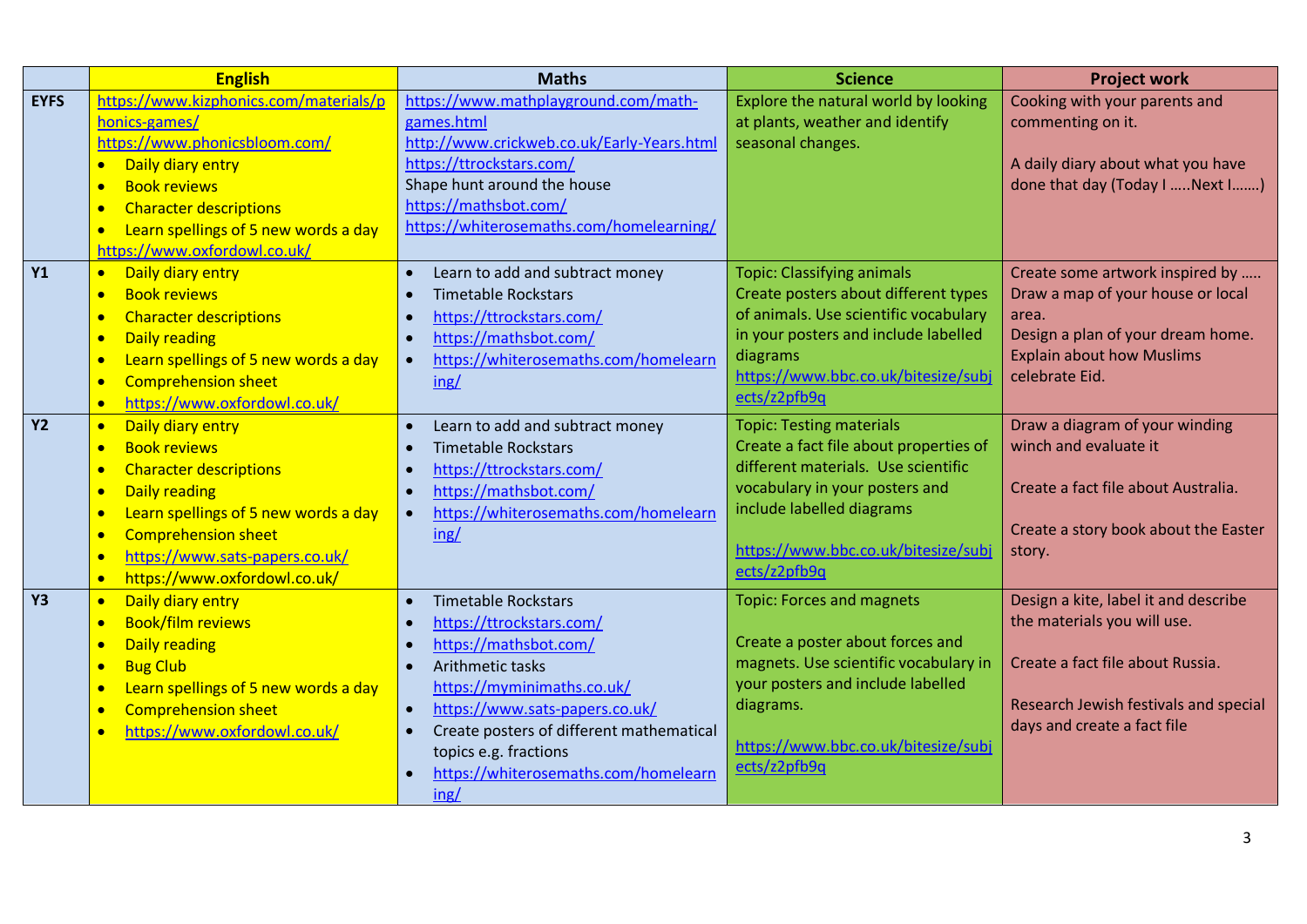| <b>Y4</b> | Daily diary entry<br>$\bullet$<br><b>Book/film reviews</b><br>$\bullet$<br><b>Daily reading</b><br>$\bullet$<br>Learn spellings of 5 new words a day<br>$\bullet$<br><b>Comprehension sheet</b><br>$\bullet$<br>https://www.oxfordowl.co.uk/<br>$\bullet$                                                                                          | <b>Timetable Rockstars</b><br>https://ttrockstars.com/<br>Arithmetic tasks<br>$\bullet$<br>https://myminimaths.co.uk/<br>https://www.sats-papers.co.uk/<br>Create posters of different mathematical<br>$\bullet$<br>topics e.g. fractions<br>https://mathsbot.com/<br>https://whiterosemaths.com/homelearn<br>ing/                                                        | <b>Topic: Electricity</b><br>Create a poster about electricity. Use<br>scientific vocabulary in your posters<br>and include labelled diagrams.<br>Mention about the dangers<br>associated with electricity.<br>https://www.bbc.co.uk/bitesize/subj<br>ects/z2pfb9q | Design a pencil case and label it with<br>the materials you will use<br>Create a fact file about the<br>rainforest.<br>Research and explain why Easter is<br>important to Christians                                                                      |
|-----------|----------------------------------------------------------------------------------------------------------------------------------------------------------------------------------------------------------------------------------------------------------------------------------------------------------------------------------------------------|---------------------------------------------------------------------------------------------------------------------------------------------------------------------------------------------------------------------------------------------------------------------------------------------------------------------------------------------------------------------------|--------------------------------------------------------------------------------------------------------------------------------------------------------------------------------------------------------------------------------------------------------------------|-----------------------------------------------------------------------------------------------------------------------------------------------------------------------------------------------------------------------------------------------------------|
| <b>Y5</b> | Daily diary entry<br>$\bullet$<br><b>Book/film reviews</b><br>$\bullet$<br><b>Daily reading</b><br>$\bullet$<br>Learn spellings of 5 new words a day<br>$\bullet$<br><b>Comprehension sheet</b><br>$\bullet$<br>https://www.oxfordowl.co.uk/<br>$\bullet$                                                                                          | <b>Timetable Rockstars</b><br>$\bullet$<br>https://ttrockstars.com/<br>Arithmetic tasks<br>$\bullet$<br>https://myminimaths.co.uk/<br>https://www.sats-papers.co.uk/<br>Create posters of different mathematical<br>$\bullet$<br>topics e.g. fractions<br>https://mathsbot.com/<br>https://whiterosemaths.com/homelearn<br>$\bullet$<br>ing/                              | <b>Topic: Earth and Space</b><br>Create a poster about Earth and<br>space using subject specific<br>vocabulary. Include diagrams which<br>are labelled and interesting facts<br>about forces.<br>https://www.bbc.co.uk/bitesize/subj<br>ects/z2pfb9q               | Design a cushion cover and label it<br>with the materials you will use<br>Create a fact file about St Lucia and<br>compare the climate there to the<br>UK.<br>Explain why Jesus is important to<br>Christians                                             |
| <b>Y6</b> | <b>CGP Revision books</b><br>$\bullet$<br>Daily diary entry<br>$\bullet$<br><b>Book/film reviews</b><br>$\bullet$<br><b>Daily reading</b><br>$\bullet$<br>Learn spellings of 5 new words a day<br>$\bullet$<br><b>Comprehension sheet</b><br>$\bullet$<br>https://www.sats-papers.co.uk/<br>$\bullet$<br>https://www.oxfordowl.co.uk/<br>$\bullet$ | <b>CGP Revision books</b><br>$\bullet$<br><b>Timetable Rockstars</b><br>$\bullet$<br>https://ttrockstars.com/<br>$\bullet$<br>Arithmetic tasks<br>https://myminimaths.co.uk/<br>https://www.sats-papers.co.uk/<br>$\bullet$<br>Create posters of different mathematical<br>topics e.g. fractions<br>https://mathsbot.com/<br>https://whiterosemaths.com/homelearn<br>ing/ | <b>Topic: Changing circuits</b><br>Create a fact-file about your science<br>topic using diagrams and subject<br>specific vocabulary<br>https://www.bbc.co.uk/bitesize/subj<br>ects/z2pfb9q                                                                         | Design an outfit for a special<br>occasion and label it with the<br>materials you will use<br><b>Compare Easter with other religious</b><br>celebrations.<br>Create a fact file about earthquakes,<br>volcanoes, tsunamis and other<br>natural phenomena. |